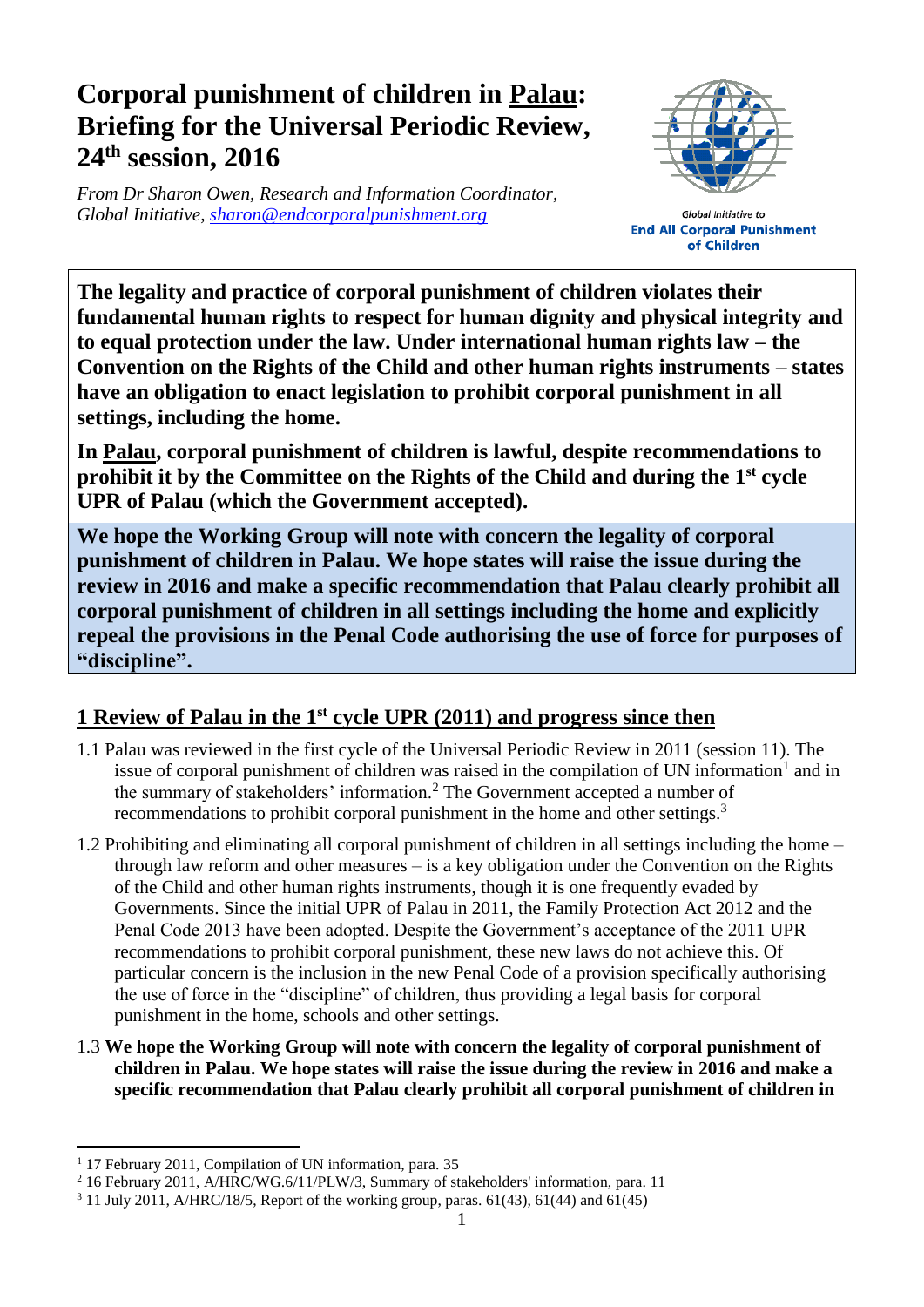**all settings including the home and explicitly repeal the provisions in the Penal Code authorising the use of force for purposes of "discipline".**

## **2 Legality of corporal punishment in Palau**

- 2.1 *Summary:* In Palau, corporal punishment is unlawful as a sentence for crime but it is lawful in other settings – the home, alternative care settings, day care, schools and penal institutions. Recent law reform not only failed to achieve prohibition but specifically authorised the use of force in "disciplining" children.
- 2.2 *Home (lawful):* The Palau National Code (34.61.31-32) states: "A parent or guardian having custody of a child is charged with the control of such child and shall have the power to exercise parental control and authority over such a child." The Family Protection Act 2012 protects children from violence and abuse under the offence of "endangering the welfare of a minor", but this is only in relation to the infliction of "serious or substantial bodily injury" (arts. 801 and 802).
- 2.3 Article 309 of the Penal Code 2013 specifically authorises the use of force in disciplining children: "The use of force upon or toward the person of another is justifiable under the following circumstances: (a) The actor is the parent or guardian or other person similarly responsible for the general care and supervision of a minor, or a person acting at the request of the parent, guardian, or other responsible person, and: (1) The force is employed with due regard for the age and size of the minor and is reasonably related to the purpose of safeguarding or promoting the welfare of the minor, including the prevention or punishment of the minor's misconduct; and (2) The force used is not designed to cause or known to create a risk of causing substantial bodily injury, disfigurement, extreme pain or mental distress, or neurological damage…." The same article authorises the use of force in schools and penal institutions (see below).
- 2.4 Child protection legislation has been reviewed as part of child protection baseline research in collaboration with UNICEF. The final report, published in April 2014, identifies the need for corporal punishment to be prohibited in all settings, including the repeal of legal defences for its  $use.<sup>4</sup>$
- 2.5 *Alternative care settings (partially prohibited):* Corporal punishment is lawful by guardians and others with parental authority under the provisions confirming "the power to exercise parental control and authority" in the Palau National Code; article 309 of the Penal Code 2013, authorising the use of force by persons with responsibility for a child, is also applicable.
- 2.6 *Day care (lawful):* Corporal punishment is lawful in day care under the provisions confirming "the power to exercise parental control and authority" in the Palau National Code; article 309 of the Penal Code 2013 expressly provides for the use of force in disciplining children.
- 2.7 *Schools (lawful):* The Master Plan for Education (2000) aims to discourage and prevent the use of corporal punishment at primary and secondary levels. According to the 2014 UNICEF baseline research all schools have child protection policies that include a ban on corporal punishment.<sup>5</sup> However, corporal punishment is not prohibited by law, and article 309 of the Penal Code 2013 expressly provides for the use of force in disciplining children: "The use of force upon or toward the person of another is justifiable under the following circumstances: … (b) The actor is a principal, the principal's agent, a teacher, or a person otherwise entrusted with the care or supervision for a special purpose of a minor, and: (1) The actor believes that the force used is necessary to further that special purpose, including maintenance of reasonable discipline in a school, class, other group, or at activities supervised by the Ministry of Education held on or off

 $\overline{a}$ 

<sup>4</sup> UNICEF (2014), *Value and Protect Our Precious Resources: Our Children – The Republic of Palau Child Protection Baseline Report*, Australian Aid/Government of Palau/UNICEF

<sup>5</sup> UNICEF (2014), *Value and Protect Our Precious Resources: Our Children – The Republic of Palau Child Protection Baseline Report*, Australian Aid/Government of Palau/UNICEF